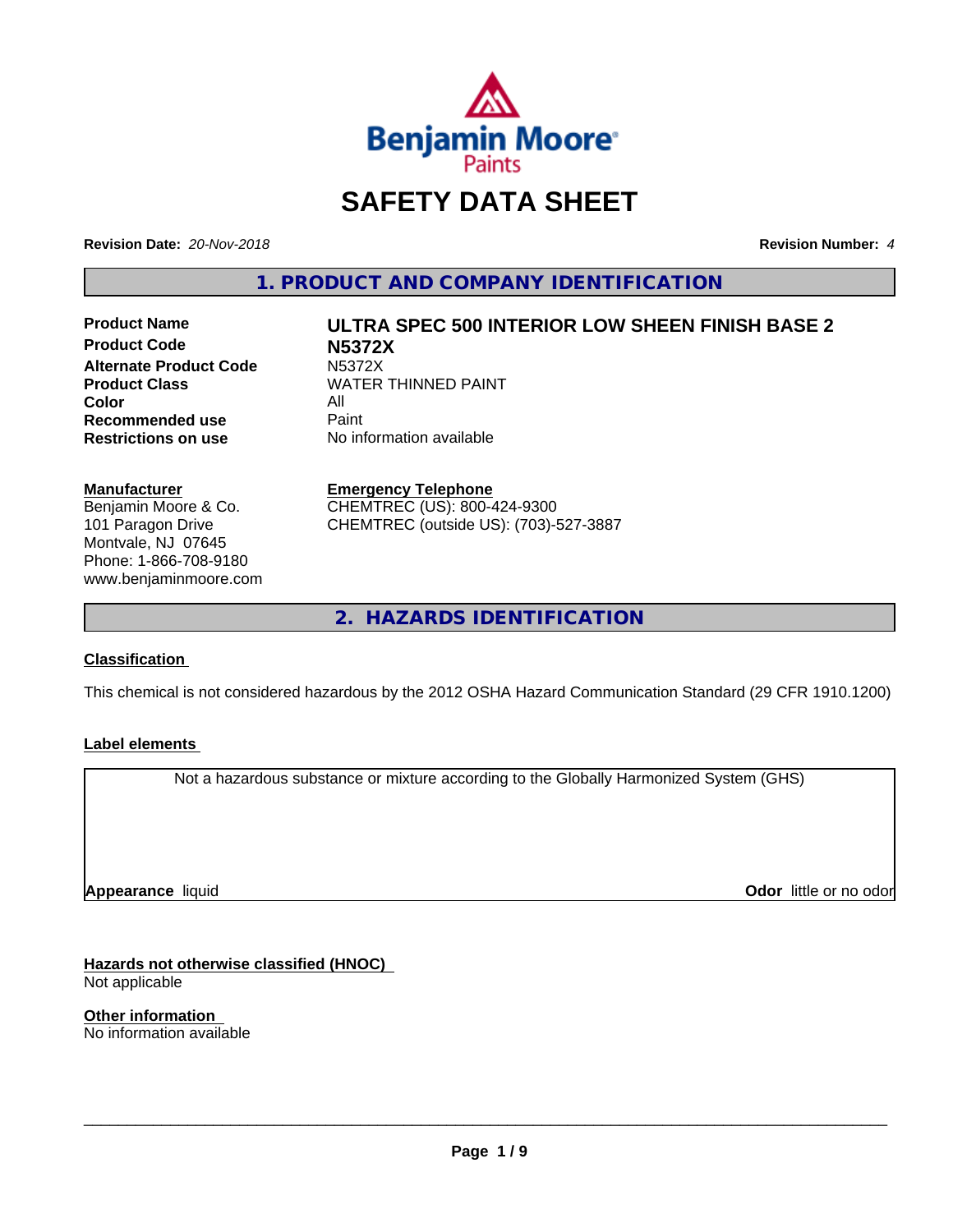### **3. COMPOSITION INFORMATION ON COMPONENTS**

| <b>Chemical name</b>  | <b>CAS No.</b> | Weight-% |
|-----------------------|----------------|----------|
| Titanium dioxide      | 13463-67-7     | ັ        |
| Kaolin.<br>. calcined | 92704-41-1     |          |
| Kaolin                | 1332-58-7      |          |

|                                                  | 4. FIRST AID MEASURES                                                                                    |
|--------------------------------------------------|----------------------------------------------------------------------------------------------------------|
| <b>General Advice</b>                            | No hazards which require special first aid measures.                                                     |
| <b>Eye Contact</b>                               | Rinse thoroughly with plenty of water for at least 15 minutes and consult a<br>physician.                |
| <b>Skin Contact</b>                              | Wash off immediately with soap and plenty of water while removing all<br>contaminated clothes and shoes. |
| <b>Inhalation</b>                                | Move to fresh air. If symptoms persist, call a physician.                                                |
| Ingestion                                        | Clean mouth with water and afterwards drink plenty of water. Consult a physician<br>if necessary.        |
| <b>Most Important</b><br><b>Symptoms/Effects</b> | None known.                                                                                              |
| <b>Notes To Physician</b>                        | Treat symptomatically.                                                                                   |

**5. FIRE-FIGHTING MEASURES**

| <b>Suitable Extinguishing Media</b>                                              | Use extinguishing measures that are appropriate to local<br>circumstances and the surrounding environment.                                   |
|----------------------------------------------------------------------------------|----------------------------------------------------------------------------------------------------------------------------------------------|
| <b>Protective Equipment And Precautions For</b><br><b>Firefighters</b>           | As in any fire, wear self-contained breathing apparatus<br>pressure-demand, MSHA/NIOSH (approved or equivalent)<br>and full protective gear. |
| <b>Specific Hazards Arising From The Chemical</b>                                | Closed containers may rupture if exposed to fire or<br>extreme heat.                                                                         |
| <b>Sensitivity To Mechanical Impact</b>                                          | No.                                                                                                                                          |
| <b>Sensitivity To Static Discharge</b>                                           | No.                                                                                                                                          |
| <b>Flash Point Data</b><br>Flash Point (°F)<br>Flash Point (°C)<br><b>Method</b> | Not applicable<br>Not applicable<br>Not applicable                                                                                           |
| <b>Flammability Limits In Air</b>                                                |                                                                                                                                              |
| Lower flammability limit:                                                        | Not applicable                                                                                                                               |
|                                                                                  |                                                                                                                                              |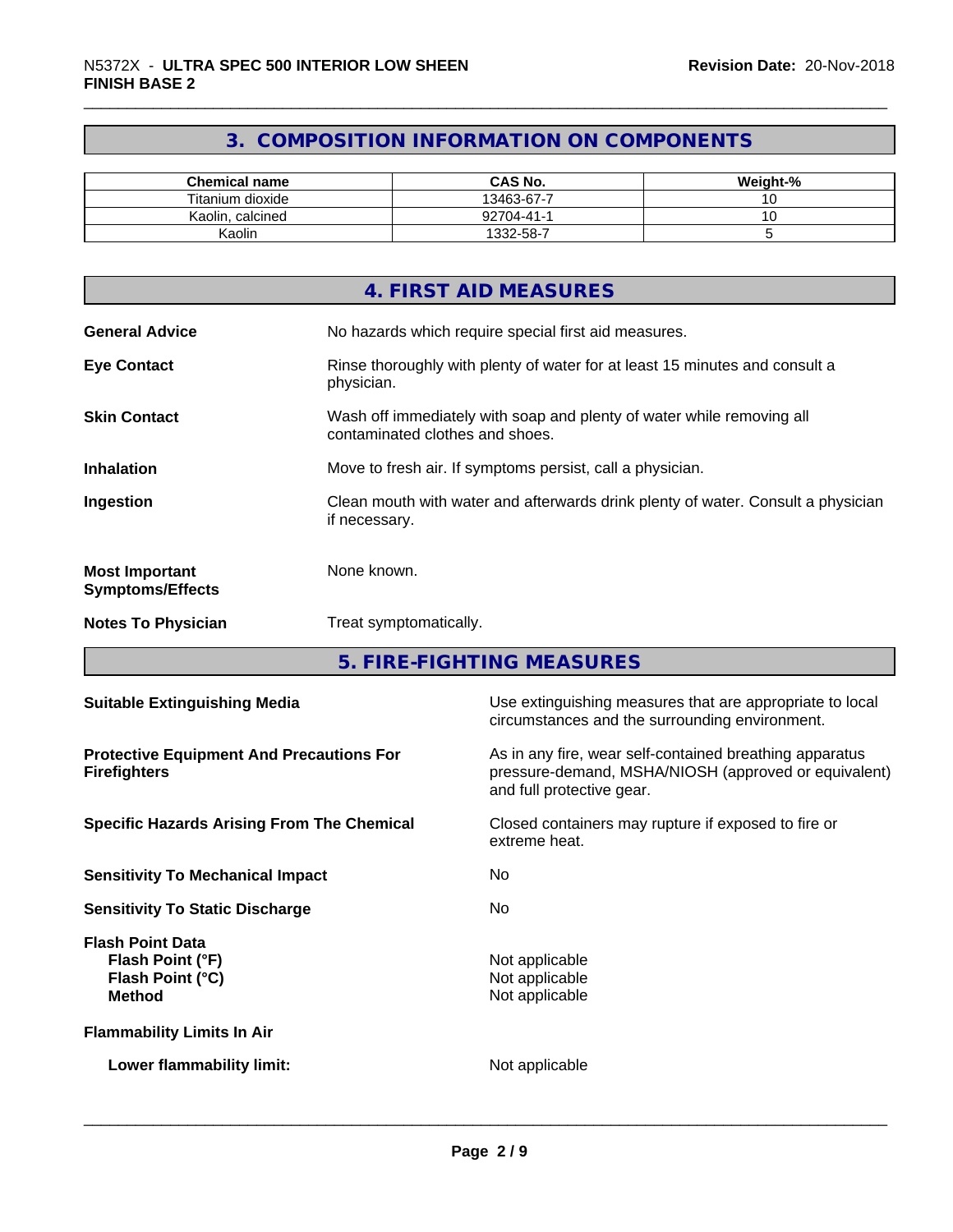# **Upper flammability limit:** Not applicable **NFPA Health:** 1 **Flammability:** 0 **Instability:** 0 **Special:** Not Applicable

### **NFPA Legend**

- 0 Not Hazardous
- 1 Slightly
- 2 Moderate
- 3 High
- 4 Severe

*The ratings assigned are only suggested ratings, the contractor/employer has ultimate responsibilities for NFPA ratings where this system is used.*

*Additional information regarding the NFPA rating system is available from the National Fire Protection Agency (NFPA) at www.nfpa.org.*

### **6. ACCIDENTAL RELEASE MEASURES**

| <b>Personal Precautions</b>      | Avoid contact with skin, eyes and clothing. Ensure adequate ventilation.                                                                                                         |  |  |
|----------------------------------|----------------------------------------------------------------------------------------------------------------------------------------------------------------------------------|--|--|
| <b>Other Information</b>         | Prevent further leakage or spillage if safe to do so.                                                                                                                            |  |  |
| <b>Environmental precautions</b> | See Section 12 for additional Ecological Information.                                                                                                                            |  |  |
| <b>Methods for Cleaning Up</b>   | Soak up with inert absorbent material. Sweep up and shovel into suitable<br>containers for disposal.                                                                             |  |  |
|                                  | 7. HANDLING AND STORAGE                                                                                                                                                          |  |  |
| <b>Handling</b>                  | Avoid contact with skin, eyes and clothing. Avoid breathing vapors, spray mists or<br>sanding dust. In case of insufficient ventilation, wear suitable respiratory<br>equipment. |  |  |
|                                  |                                                                                                                                                                                  |  |  |

**Storage Storage Keep container tightly closed. Keep out of the reach of children.** 

**Incompatible Materials** No information available

### **8. EXPOSURE CONTROLS/PERSONAL PROTECTION**

### **Exposure Limits**

| <b>Chemical name</b> | <b>ACGIH TLV</b>         | <b>OSHA PEL</b>            |
|----------------------|--------------------------|----------------------------|
| Titanium dioxide     | 10 mg/m $3$ - TWA        | 15 mg/m $3$ - TWA          |
| Kaolin               | $2 \text{ mg/m}^3$ - TWA | 15 mg/m <sup>3</sup> - TWA |
|                      |                          | $5 \text{ mg/m}^3$ - TWA   |

### **Legend**

ACGIH - American Conference of Governmental Industrial Hygienists Exposure Limits OSHA - Occupational Safety & Health Administration Exposure Limits N/E - Not Established

**Engineering Measures** Ensure adequate ventilation, especially in confined areas.

 $\overline{\phantom{a}}$  ,  $\overline{\phantom{a}}$  ,  $\overline{\phantom{a}}$  ,  $\overline{\phantom{a}}$  ,  $\overline{\phantom{a}}$  ,  $\overline{\phantom{a}}$  ,  $\overline{\phantom{a}}$  ,  $\overline{\phantom{a}}$  ,  $\overline{\phantom{a}}$  ,  $\overline{\phantom{a}}$  ,  $\overline{\phantom{a}}$  ,  $\overline{\phantom{a}}$  ,  $\overline{\phantom{a}}$  ,  $\overline{\phantom{a}}$  ,  $\overline{\phantom{a}}$  ,  $\overline{\phantom{a}}$ 

### **Personal Protective Equipment**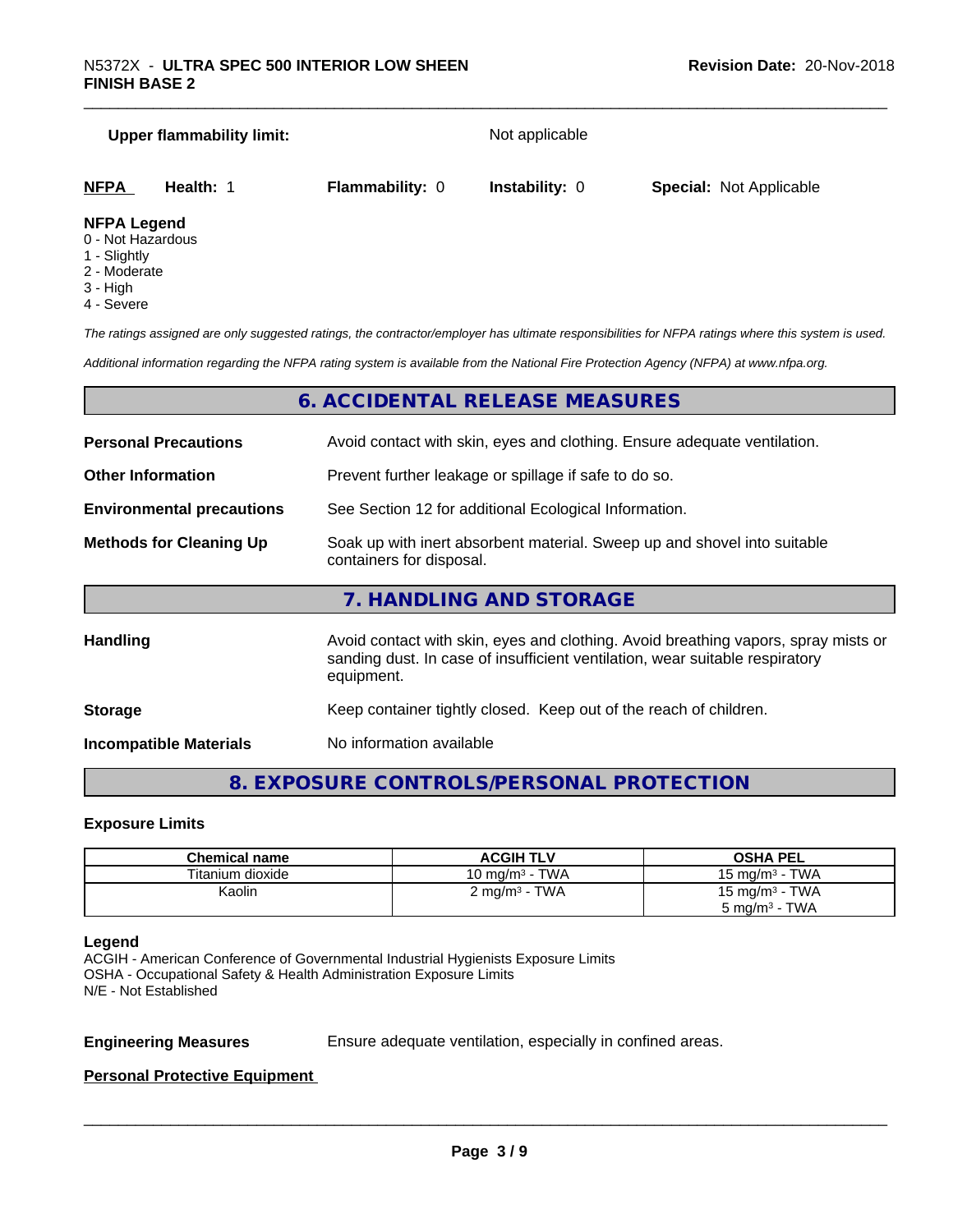| <b>Eye/Face Protection</b>    | Safety glasses with side-shields.                                        |
|-------------------------------|--------------------------------------------------------------------------|
| <b>Skin Protection</b>        | Protective gloves and impervious clothing.                               |
| <b>Respiratory Protection</b> | In case of insufficient ventilation wear suitable respiratory equipment. |
| <b>Hygiene Measures</b>       | Avoid contact with skin, eyes and clothing. Remove and wash contaminated |

### **9. PHYSICAL AND CHEMICAL PROPERTIES**

clothing before re-use. Wash thoroughly after handling.

**Appearance** liquid **Odor** little or no odor **Odor Threshold No information available No information available Density (Ibs/gal)** 10.0 - 10.4 **Specific Gravity** 1.20 - 1.25 **pH** No information available **Viscosity (cps)** No information available **Solubility(ies)** No information available **Water solubility Water solubility Water solubility Water solubility Water solubility Water solution Evaporation Rate No information available No information available Vapor pressure @20 °C (kPa)** No information available **Vapor density** No information available Wt. % Solids **Vol. % Solids** 30 - 40 **Wt. % Volatiles** 50 - 60 **Vol. % Volatiles** 60 - 70 **VOC Regulatory Limit (g/L)** 0 **Boiling Point (°F)** 212 **Boiling Point (°C)** 100 **Freezing Point (°F)** 32 **Freezing Point (°C)** 0 **Flash Point (°F)**<br> **Flash Point (°C)**<br> **Flash Point (°C)**<br> **Point (°C) Flash Point (°C) Method** Not applicable **Flammability (solid, gas)** Not applicable **Upper flammability limit:** Not applicable **Lower flammability limit:** Not applicable **Autoignition Temperature (°F)** No information available **Autoignition Temperature (°C)** No information available **Decomposition Temperature (°F)**<br> **Decomposition Temperature (°C)**<br>
No information available **Decomposition Temperature (°C)**<br>Partition coefficient

# **No information available**

### **10. STABILITY AND REACTIVITY**

| <b>Reactivity</b>             | Not Applicable                           |
|-------------------------------|------------------------------------------|
| <b>Chemical Stability</b>     | Stable under normal conditions.          |
| <b>Conditions to avoid</b>    | Prevent from freezing.                   |
| <b>Incompatible Materials</b> | No materials to be especially mentioned. |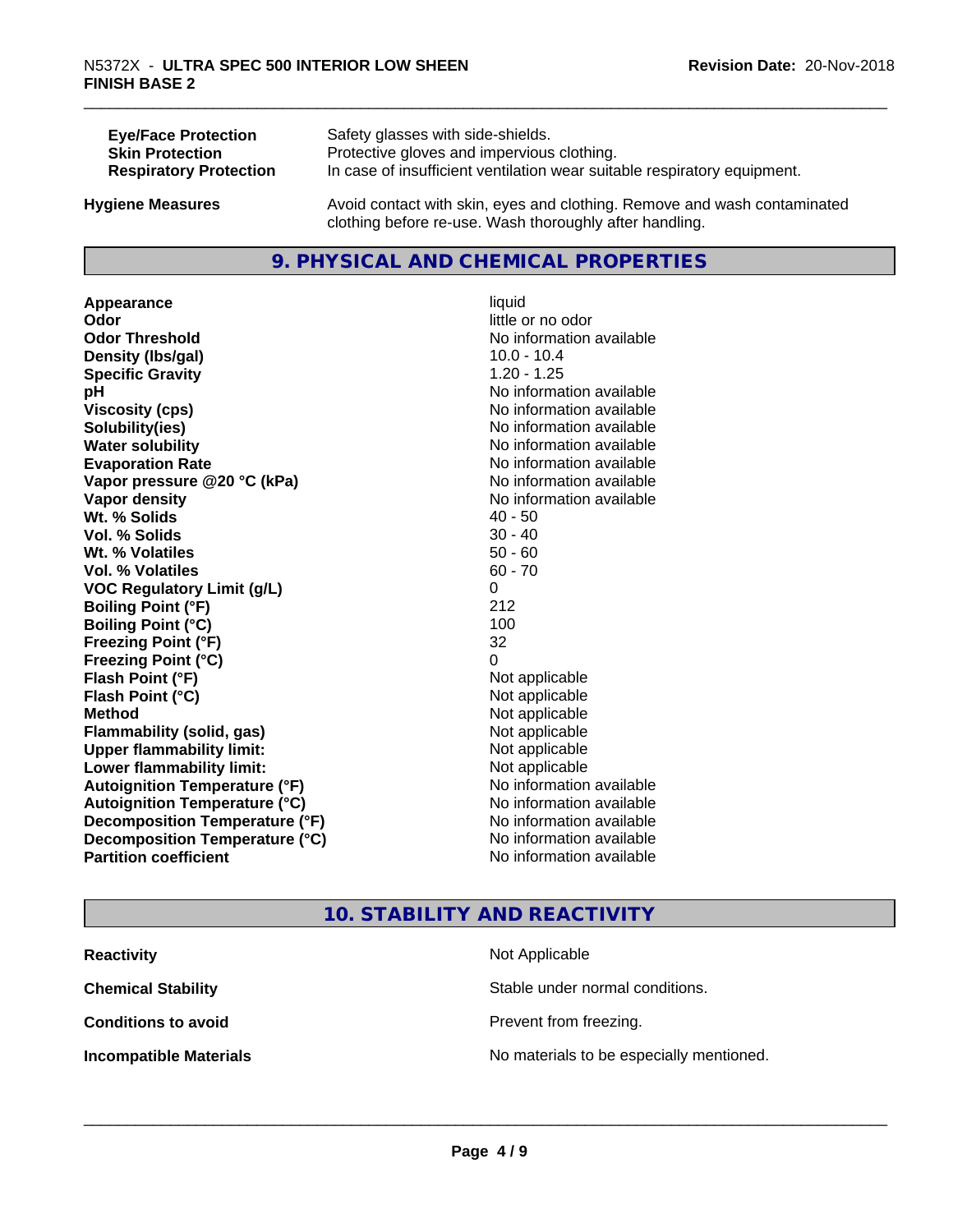# \_\_\_\_\_\_\_\_\_\_\_\_\_\_\_\_\_\_\_\_\_\_\_\_\_\_\_\_\_\_\_\_\_\_\_\_\_\_\_\_\_\_\_\_\_\_\_\_\_\_\_\_\_\_\_\_\_\_\_\_\_\_\_\_\_\_\_\_\_\_\_\_\_\_\_\_\_\_\_\_\_\_\_\_\_\_\_\_\_\_\_\_\_ N5372X - **ULTRA SPEC <sup>500</sup> INTERIOR LOW SHEEN Hazardous Decomposition Products** None under normal use. **Possibility of hazardous reactions** None under normal conditions of use. **11. TOXICOLOGICAL INFORMATION Product Information Information on likely routes of exposure Principal Routes of Exposure** Eye contact, skin contact and inhalation. **Acute Toxicity Product Information** No information available **Symptoms related to the physical,chemical and toxicological characteristics Symptoms** No information available **Delayed and immediate effects as well as chronic effects from short and long-term exposure Eye contact Execution Contact May cause slight irritation.**<br> **Substance may cause slight in the Substance may cause slight** Substance may cause slight skin irritation. Prolonged or repeated contact may dry skin and cause irritation. **Inhalation** May cause irritation of respiratory tract. **Ingestion Ingestion may cause gastrointestinal irritation**, nausea, vomiting and diarrhea. **Sensitization** No information available **Neurological Effects** No information available. **Mutagenic Effects** No information available. **Reproductive Effects** No information available. **Developmental Effects** No information available.

**Target organ effects** No information available. **STOT - single exposure** No information available.<br>**STOT - repeated exposure** No information available. **STOT - repeated exposure** No information available.<br> **Other adverse effects** No information available. **Other adverse effects Aspiration Hazard** No information available

### **Numerical measures of toxicity**

### **The following values are calculated based on chapter 3.1 of the GHS document**

**ATEmix (oral)** 20436 mg/kg

### **Component Information**

Titanium dioxide LD50 Oral: > 10000 mg/kg (Rat) Kaolin LD50 Oral: > 5000 mg/kg (Rat)

### **Carcinogenicity**

*The information below indicates* whether each *agency* has listed any *ingredient* as a *carcinogen:.*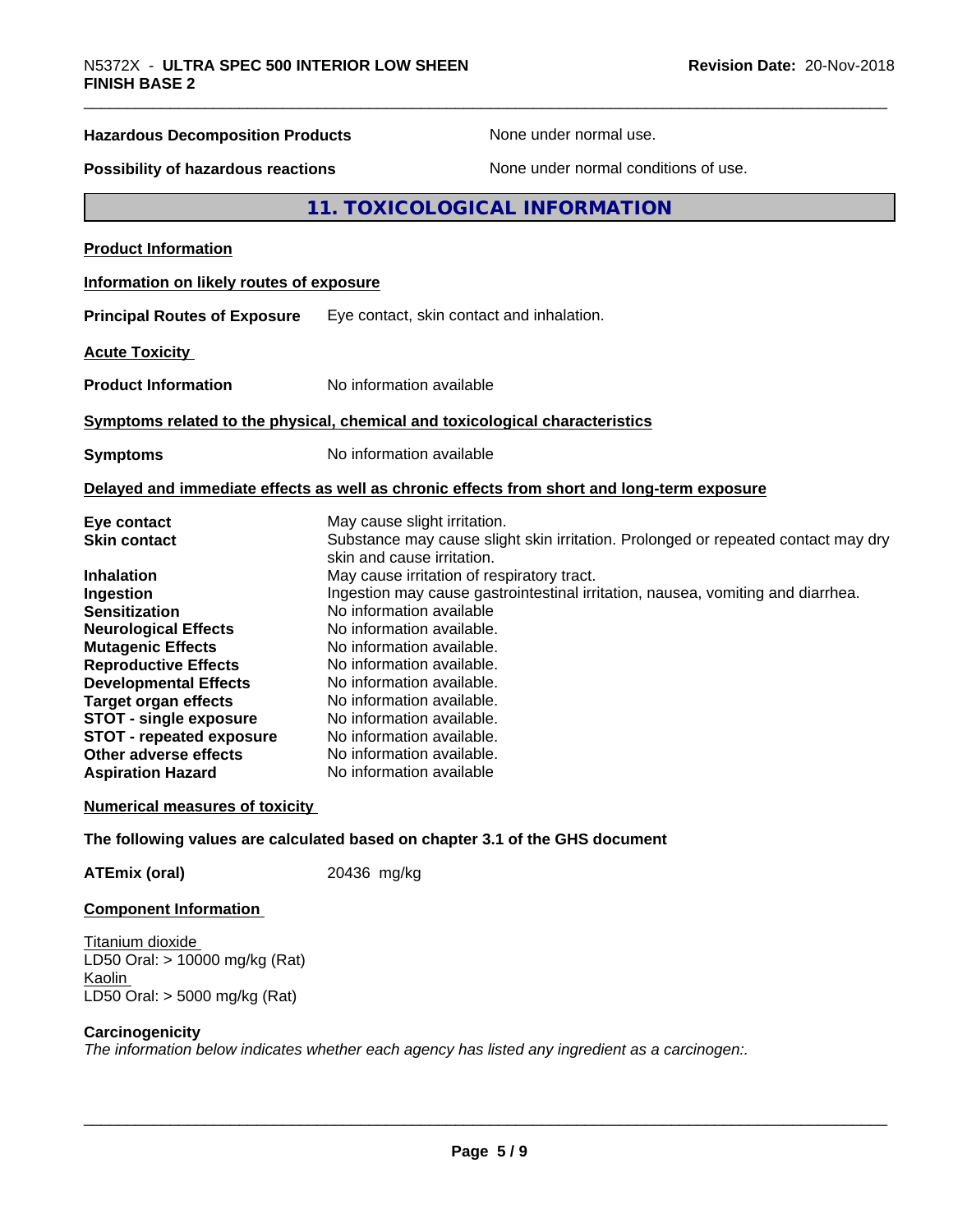| <b>Chemical</b><br>name           | <b>IARC</b>          | <b>NTP</b> | ດເ⊔∧<br>∪אח |
|-----------------------------------|----------------------|------------|-------------|
|                                   | Possible Human<br>2B |            | Listed      |
| $-1$<br>dioxide<br><b>itanium</b> | Carcinogen           |            |             |

• Although IARC has classified titanium dioxide as possibly carcinogenic to humans (2B), their summary concludes: "No significant exposure to titanium dioxide is thought to occur during the use of products in which titanium dioxide is bound to other materials, such as paint."

### **Legend**

IARC - International Agency for Research on Cancer NTP - National Toxicity Program OSHA - Occupational Safety & Health Administration

**12. ECOLOGICAL INFORMATION**

### **Ecotoxicity Effects**

The environmental impact of this product has not been fully investigated.

### **Product Information**

## **Acute Toxicity to Fish**

No information available

### **Acute Toxicity to Aquatic Invertebrates**

No information available

### **Acute Toxicity to Aquatic Plants**

No information available

### **Persistence / Degradability**

No information available.

### **Bioaccumulation**

No information available.

### **Mobility in Environmental Media**

No information available.

### **Ozone**

No information available

### **Component Information**

### **Acute Toxicity to Fish**

Titanium dioxide  $LC50:$  > 1000 mg/L (Fathead Minnow - 96 hr.)

### **Acute Toxicity to Aquatic Invertebrates**

No information available

### **Acute Toxicity to Aquatic Plants**

No information available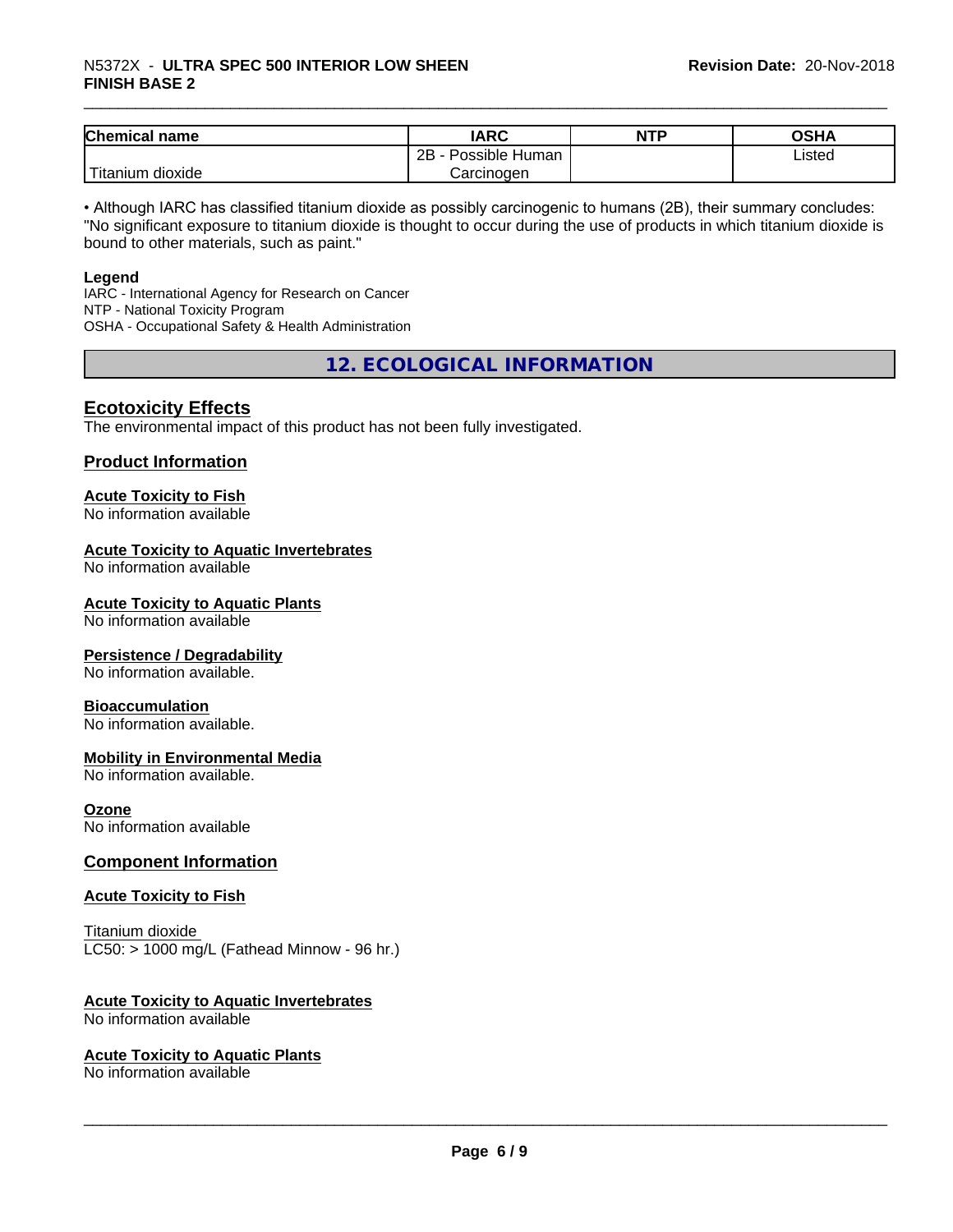|                              | 13. DISPOSAL CONSIDERATIONS                                                                                                                                                                                               |  |
|------------------------------|---------------------------------------------------------------------------------------------------------------------------------------------------------------------------------------------------------------------------|--|
| <b>Waste Disposal Method</b> | Dispose of in accordance with federal, state, and local regulations. Local<br>requirements may vary, consult your sanitation department or state-designated<br>environmental protection agency for more disposal options. |  |
|                              | 14. TRANSPORT INFORMATION                                                                                                                                                                                                 |  |
| <b>DOT</b>                   | Not regulated                                                                                                                                                                                                             |  |
| <b>ICAO/IATA</b>             | Not regulated                                                                                                                                                                                                             |  |
| <b>IMDG/IMO</b>              | Not regulated                                                                                                                                                                                                             |  |
|                              | <b>15. REGULATORY INFORMATION</b>                                                                                                                                                                                         |  |

### **International Inventories**

| <b>TSCA: United States</b> | Yes - All components are listed or exempt. |
|----------------------------|--------------------------------------------|
| <b>DSL: Canada</b>         | Yes - All components are listed or exempt. |

### **Federal Regulations**

| SARA 311/312 hazardous categorization |    |  |
|---------------------------------------|----|--|
| Acute health hazard                   | Nο |  |
| Chronic Health Hazard                 | No |  |
| Fire hazard                           | Nο |  |
| Sudden release of pressure hazard     | Nο |  |
| Reactive Hazard                       | No |  |

### **SARA 313**

Section 313 of Title III of the Superfund Amendments and Reauthorization Act of 1986 (SARA). This product contains a chemical or chemicals which are subject to the reporting requirements of the Act and Title 40 of the Code of Federal Regulations, Part 372:

*None*

### **Clean Air Act,Section 112 Hazardous Air Pollutants (HAPs) (see 40 CFR 61)**

This product contains the following HAPs:

*None*

### **US State Regulations**

### **California Proposition 65**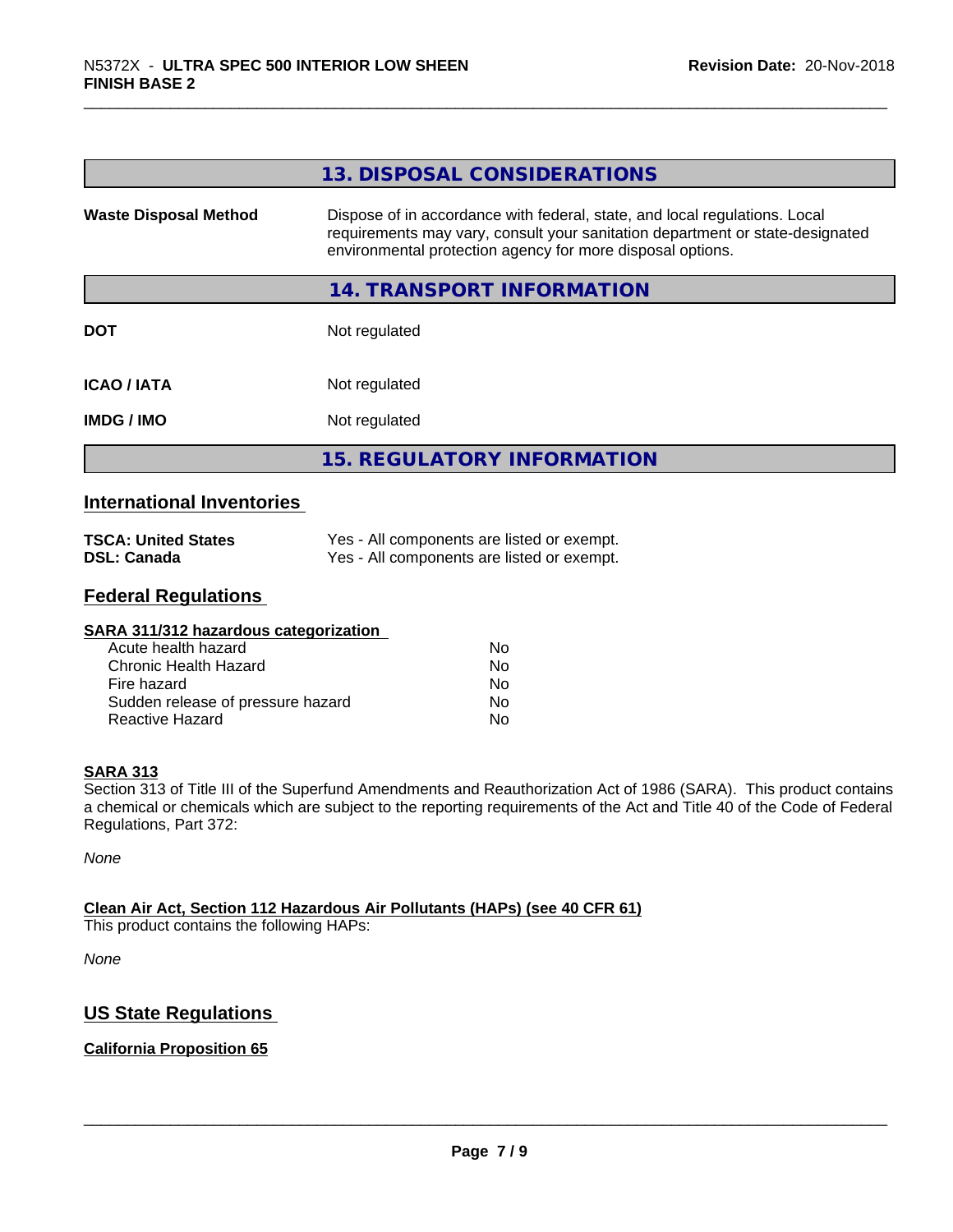### **AVIMARNING:** Cancer and Reproductive Harm– www.P65warnings.ca.gov

### **State Right-to-Know**

| Chemical<br>name      | M۰<br>.eheett<br>No<br>⊶atiluscus | <b>Jersev</b><br><b>Nev</b> | Pennsvlvania |
|-----------------------|-----------------------------------|-----------------------------|--------------|
| ⊦dioxide<br>l itanium |                                   |                             |              |
| Kaolin                |                                   |                             |              |

### **Legend**

X - Listed

### **16. OTHER INFORMATION**

| $HMIS -$           | Health: | <b>Flammability: 0</b> | <b>Reactivity: 0</b> | PPE: - |
|--------------------|---------|------------------------|----------------------|--------|
| <b>HMIS Legend</b> |         |                        |                      |        |

### 0 - Minimal Hazard

- 1 Slight Hazard
- 2 Moderate Hazard
- 3 Serious Hazard
- 4 Severe Hazard
- \* Chronic Hazard
- X Consult your supervisor or S.O.P. for "Special" handling instructions.

*Note: The PPE rating has intentionally been left blank. Choose appropriate PPE that will protect employees from the hazards the material will present under the actual normal conditions of use.*

*Caution: HMISÒ ratings are based on a 0-4 rating scale, with 0 representing minimal hazards or risks, and 4 representing significant hazards or risks. Although HMISÒ ratings are not required on MSDSs under 29 CFR 1910.1200, the preparer, has chosen to provide them. HMISÒ ratings are to be used only in conjunction with a fully implemented HMISÒ program by workers who have received appropriate HMISÒ training. HMISÒ is a registered trade and service mark of the NPCA. HMISÒ materials may be purchased exclusively from J. J. Keller (800) 327-6868.*

 **WARNING!** If you scrape, sand, or remove old paint, you may release lead dust. LEAD IS TOXIC. EXPOSURE TO LEAD DUST CAN CAUSE SERIOUS ILLNESS, SUCH AS BRAIN DAMAGE, ESPECIALLY IN CHILDREN. PREGNANT WOMEN SHOULD ALSO AVOID EXPOSURE.Wear a NIOSH approved respirator to control lead exposure. Clean up carefully with a HEPA vacuum and a wet mop. Before you start, find out how to protect yourself and your family by contacting the National Lead Information Hotline at 1-800-424-LEAD or log on to www.epa.gov/lead.

| <b>Prepared By</b>                               | <b>Product Stewardship Department</b><br>Benjamin Moore & Co.<br>101 Paragon Drive<br>Montvale, NJ 07645<br>800-225-5554 |  |
|--------------------------------------------------|--------------------------------------------------------------------------------------------------------------------------|--|
| <b>Revision Date:</b><br><b>Revision Summary</b> | 20-Nov-2018<br>Not available                                                                                             |  |

### Disclaimer

The information contained herein is presented in good faith and believed to be accurate as of the effective date shown above. This information is furnished without warranty of any kind. Employers should use this information only as a